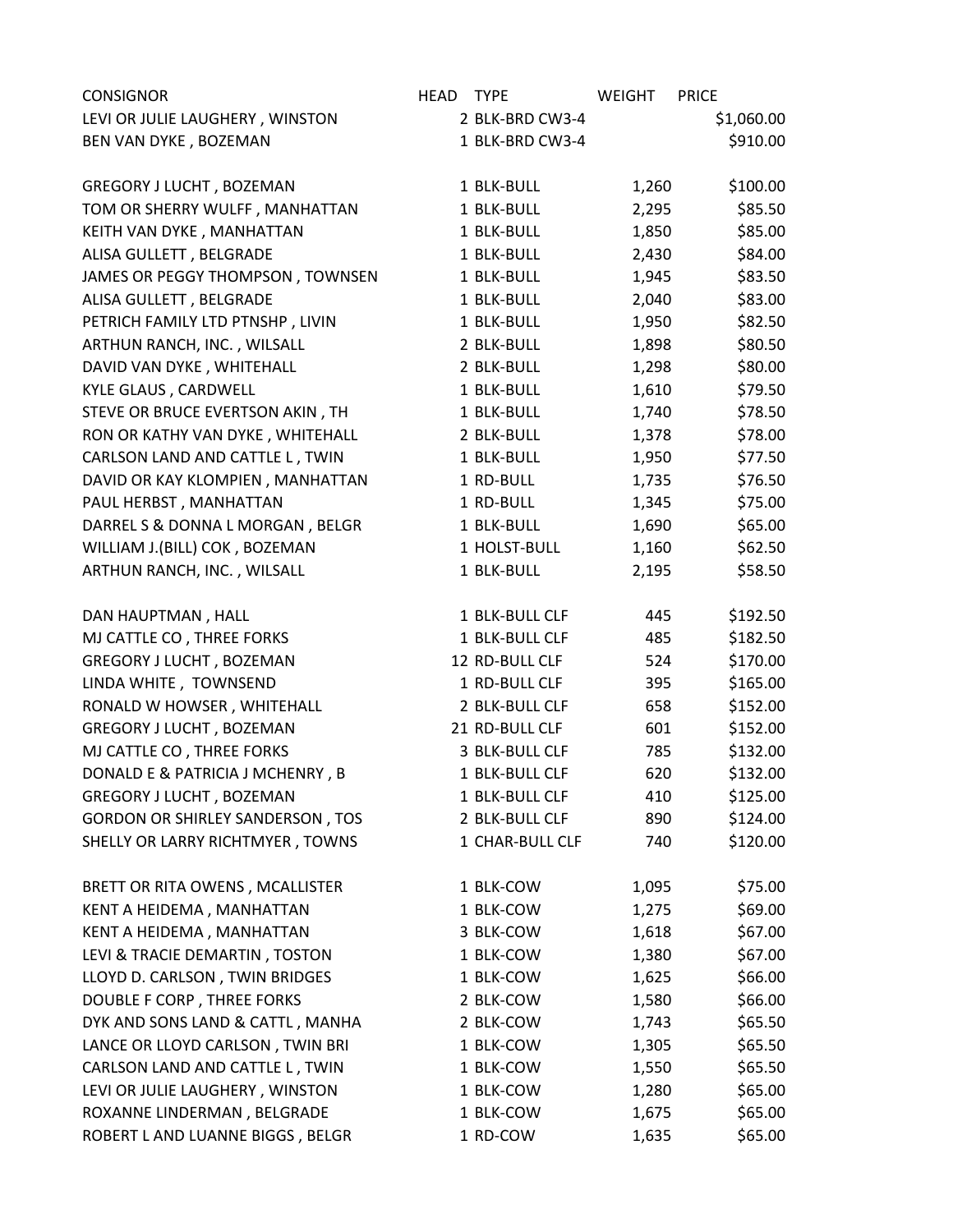| PAUL SMITH, WHITEHALL            | 2 RD-COW  | 1,485 | \$65.00 |
|----------------------------------|-----------|-------|---------|
| MSU COLLEGE OF AG, BOZEMAN       | 1 BLK-COW | 1,130 | \$65.00 |
| LANCE OR LLOYD CARLSON, TWIN BRI | 5 BLK-COW | 1,131 | \$65.00 |
| BARRY & PAM MCDONALD, TOWNSEND   | 1 BLK-COW | 1,295 | \$65.00 |
| ROXANNE LINDERMAN, BELGRADE      | 2 BLK-COW | 1,528 | \$64.50 |
| LEVI OR JULIE LAUGHERY, WINSTON  | 2 BLK-COW | 1,565 | \$64.00 |
| MARK W OR CRISTY A COOPER, WILLO | 4 WF-COW  | 1,284 | \$64.00 |
| JAMES ALLEN DAEMS, ENNIS         | 1 BLK-COW | 1,390 | \$64.00 |
| ROXANNE LINDERMAN, BELGRADE      | 2 MXD-COW | 1,225 | \$63.50 |
| LANCE AND MEGAN VOSSLER, JEFFERS | 1 BLK-COW | 1,365 | \$63.50 |
| JEFF SANDERSON, TOSTON           | 1 BLK-COW | 1,245 | \$63.50 |
| ALBERT BERBERET, TOSTON          | 1 BLK-COW | 1,215 | \$63.50 |
| MARK W OR CRISTY A COOPER, WILLO | 1 BLK-COW | 1,495 | \$63.50 |
| ROBERT L AND LUANNE BIGGS, BELGR | 2 RD-COW  | 1,598 | \$63.50 |
| LLOYD D. CARLSON, TWIN BRIDGES   | 1 BLK-COW | 1,685 | \$63.50 |
| DENNIS MILLER, TOSTON            | 2 BLK-COW | 1,758 | \$63.50 |
| ALISA GULLETT, BELGRADE          | 1 BLK-COW | 1,600 | \$63.00 |
| BEN VAN DYKE, BOZEMAN            | 1 BLK-COW | 1,280 | \$63.00 |
| ROXANNE LINDERMAN, BELGRADE      | 1 BLK-COW | 1,505 | \$63.00 |
| MSU COLLEGE OF AG, BOZEMAN       | 5 BLK-COW | 1,365 | \$63.00 |
| DUANE THOMAS LOGAN JR., ANACONDA | 2 BLK-COW | 1,380 | \$63.00 |
| <b>BOYD KIVERSON, TOWNSEND</b>   | 3 MXD-COW | 1,570 | \$63.00 |
| DENNIS MILLER, TOSTON            | 2 BLK-COW | 1,400 | \$63.00 |
| MSU COLLEGE OF AG, BOZEMAN       | 2 BLK-COW | 1,288 | \$62.50 |
| CARLSON LAND AND CATTLE L, TWIN  | 1 BLK-COW | 1,400 | \$62.50 |
| DOUGLAS SHAW RANCH (MT134, CARDW | 1 BLK-COW | 1,590 | \$62.50 |
| MURPHY ANGUS RANCH LLC, DEER LOD | 3 BLK-COW | 1,253 | \$62.00 |
| WILLIAM BOWERSOX, MCALLISTER     | 1 BLK-COW | 1,255 | \$62.00 |
| GARY REED, BOZEMAN               | 1 BLK-COW | 1,525 | \$62.00 |
| PAUL HERBST, MANHATTAN           | 1 RD-COW  | 1,625 | \$62.00 |
| MSU COLLEGE OF AG, BOZEMAN       | 4 MXD-COW | 1,161 | \$61.50 |
| MARK W OR CRISTY A COOPER, WILLO | 1 WF-COW  | 1,550 | \$61.50 |
| CARLSON LAND AND CATTLE L, TWIN  | 2 BLK-COW | 1,283 | \$61.50 |
| KENT A HEIDEMA, MANHATTAN        | 2 BLK-COW | 1,398 | \$61.00 |
| LLOYD D. CARLSON, TWIN BRIDGES   | 1 BLK-COW | 1,380 | \$61.00 |
| BEN VAN DYKE, BOZEMAN            | 1 BLK-COW | 1,450 | \$61.00 |
| ROBERT L AND LUANNE BIGGS, BELGR | 1 RD-COW  | 1,435 | \$61.00 |
| CARMEN BRAATEN, TOWNSEND         | 1 WF-COW  | 1,360 | \$61.00 |
| <b>GOGGINS RANCH, ENNIS</b>      | 1 WF-COW  | 1,125 | \$61.00 |
| MURPHY ANGUS RANCH LLC, DEER LOD | 2 BLK-COW | 1,593 | \$60.50 |
| TRIEMSTRA FARMS, BOZEMAN         | 2 BLK-COW | 1,550 | \$60.50 |
| JASON OR JODI CAMP, BELGRADE     | 2 BLK-COW | 1,318 | \$60.50 |
| ALBERT BERBERET, TOSTON          | 2 MXD-COW | 1,430 | \$60.50 |
| ALISA GULLETT, BELGRADE          | 6 BLK-COW | 1,519 | \$60.00 |
| LEVI OR JULIE LAUGHERY, WINSTON  | 1 BLK-COW | 1,470 | \$60.00 |
| ALBERT BERBERET, TOSTON          | 1 RD-COW  | 885   | \$60.00 |
| MSU COLLEGE OF AG, BOZEMAN       | 1 BLK-COW | 1,255 | \$60.00 |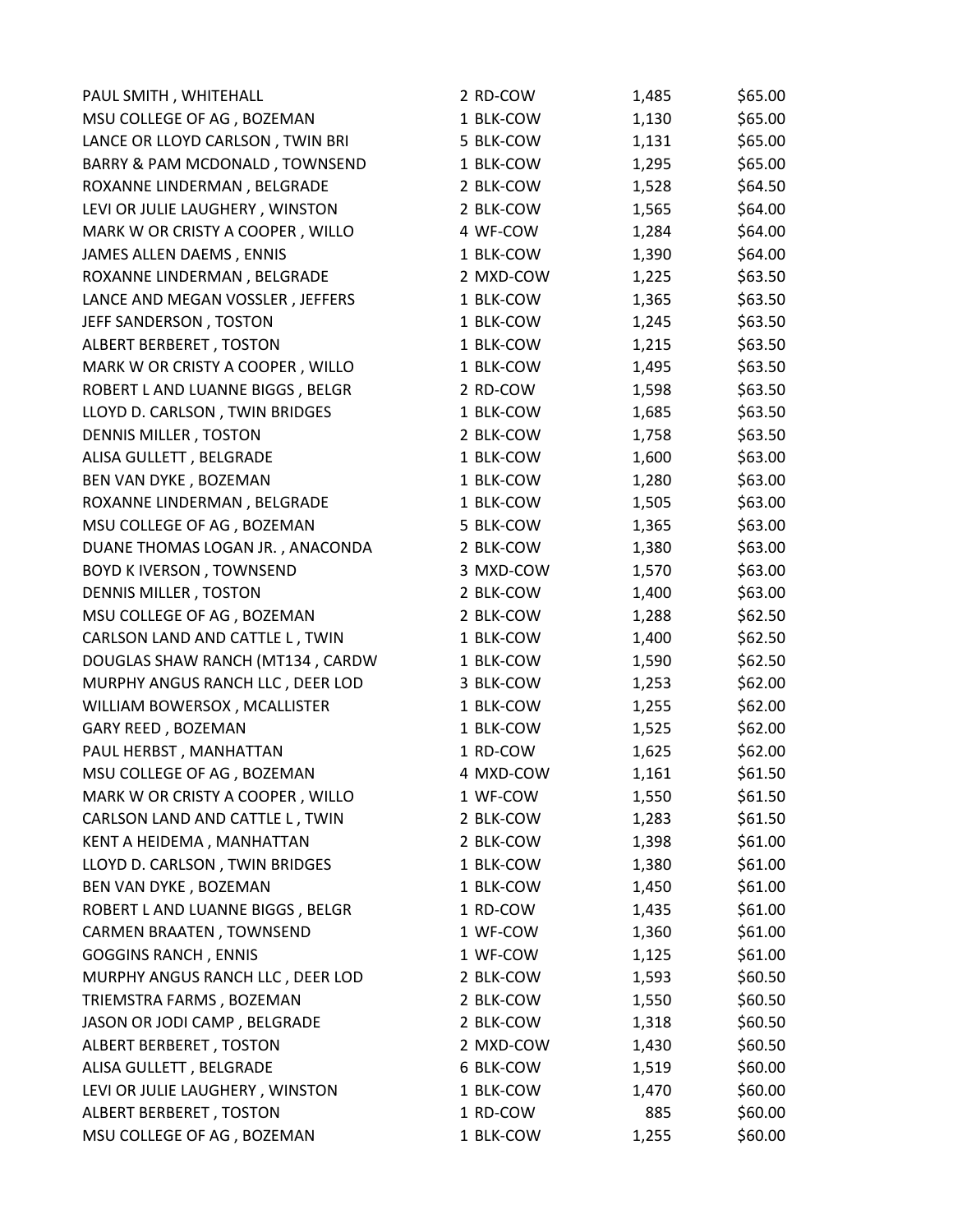| MSU COLLEGE OF AG, BOZEMAN       | 1 BLK-COW     | 1,325 | \$60.00 |
|----------------------------------|---------------|-------|---------|
| DOUBLE F CORP, THREE FORKS       | 1 BWF-COW     | 1,590 | \$60.00 |
| CARLSON LAND AND CATTLE L, TWIN  | 2 BLK-COW     | 1,395 | \$60.00 |
| DARREL S & DONNA L MORGAN, BELGR | 1 BWF-COW     | 1,125 | \$59.50 |
| MSU COLLEGE OF AG, BOZEMAN       | 1 BLK-COW     | 1,360 | \$59.00 |
| DUANE THOMAS LOGAN JR., ANACONDA | 1 BLK-COW     | 1,370 | \$59.00 |
| DUANE THOMAS LOGAN JR., ANACONDA | 1 RD-COW      | 1,335 | \$59.00 |
| CHRISM CATTLE CO., BELGRADE      | 6 BLK-COW     | 1,104 | \$59.00 |
| CHRISM CATTLE CO., BELGRADE      | 4 BLK-COW     | 1,154 | \$59.00 |
| BRETT OR RITA OWENS, MCALLISTER  | 3 BLK-COW     | 1,397 | \$59.00 |
| WILLIAM J., JR FOSTER, EAST HELE | 2 BLK-COW     | 1,310 | \$59.00 |
| LLOYD D. CARLSON, TWIN BRIDGES   | 2 BLK-COW     | 1,240 | \$59.00 |
| MSU COLLEGE OF AG, BOZEMAN       | 3 BLK-COW     | 1,197 | \$58.50 |
| CHRIS DAVIS, DILLON              | 2 BLK-COW     | 1,183 | \$58.50 |
| JAMES ALLEN DAEMS, ENNIS         | 1 BLK-COW     | 1,280 | \$58.50 |
| <b>BOYD K IVERSON, TOWNSEND</b>  | 4 BLK-COW     | 1,395 | \$58.50 |
| DENNIS MILLER, TOSTON            | 2 BLK-COW     | 1,550 | \$58.50 |
| TROY C OR TUCKER W. SMITH, WHITE | 1 BLK-COW     | 1,195 | \$58.00 |
| JASON OR JODI CAMP, BELGRADE     | 1 BLK-COW     | 990   | \$58.00 |
| BRETT OR RITA OWENS, MCALLISTER  | 4 BLK-COW     | 1,240 | \$58.00 |
| <b>CASEY ELMOSE, THREE FORKS</b> | 1 BLK-COW     | 1,495 | \$58.00 |
| JAMES E. LEITZKE, HELENA         | 4 BLK-COW     | 1,174 | \$58.00 |
| WILLIAM BOWERSOX, MCALLISTER     | 2 BLK-COW     | 1,280 | \$57.50 |
| ALBERT BERBERET, TOSTON          | 3 BLK-COW     | 1,212 | \$57.50 |
| ALBERT BERBERET, TOSTON          | 3 BLK-COW     | 1,167 | \$57.50 |
| ROBERT L AND LUANNE BIGGS, BELGR | 1 RD-COW      | 1,235 | \$57.00 |
| L & B LIVESTOCK, WILSAL          | 1 BLK-COW     | 1,195 | \$57.00 |
| MSU COLLEGE OF AG, BOZEMAN       | 3 BLK-COW     | 1,140 | \$56.50 |
| WILLIAM J., JR FOSTER, EAST HELE | 2 BLK-COW     | 1,318 | \$56.50 |
| DAIRYLAND FARMS, MANHATTAN       | 2 HOLST-COW   | 1,595 | \$56.50 |
| BARBARA K. DEMARTIN, TOSTON      | 1 BWF-COW     | 1,180 | \$56.00 |
| DENNIS MILLER, TOSTON            | 1 BLK-COW     | 1,565 | \$56.00 |
| BILL (WM. J.) TATARKA, BOZEMAN   | 1 SWISS-COW   | 1,675 | \$55.50 |
| 4 DIAMOND RANCH, WILSALL         | 2 BLK-COW     | 1,055 | \$55.00 |
| JASON OR JODI CAMP, BELGRADE     | 1 BLK-COW     | 1,215 | \$55.00 |
| <b>BOYD KIVERSON, TOWNSEND</b>   | 6 BLK-COW     | 1,194 | \$55.00 |
| WILLIAM J., JR FOSTER, EAST HELE | 1 BLK X-COW   | 1,120 | \$55.00 |
| DAIRYLAND FARMS, MANHATTAN       | 2 HOLST-COW   | 1,555 | \$55.00 |
| GARY REED, BOZEMAN               | 1 BLK-COW     | 1,170 | \$53.00 |
| BILL (WM. J.) TATARKA, BOZEMAN   | 1 HOLST-COW   | 1,240 | \$53.00 |
| AL AND TOM HUTH BODLE, TOWNSEND  | 2 BLK-COW     | 1,103 | \$52.50 |
| AL AND TOM HUTH BODLE, TOWNSEND  | 3 BLK-COW     | 1,022 | \$52.50 |
| BILL (WM. J.) TATARKA, BOZEMAN   | 3 HOLST-COW   | 1,853 | \$52.50 |
| JAMES ALLEN DAEMS, ENNIS         | 1 BLK-COW     | 1,040 | \$52.00 |
| BILL (WM. J.) TATARKA, BOZEMAN   | 1 DAIRY X-COW | 1,345 | \$52.00 |
| AL AND TOM HUTH BODLE, TOWNSEND  | 2 BLK-COW     | 1,283 | \$50.00 |
| ROBERT L AND LUANNE BIGGS, BELGR | 1 RD-COW      | 1,295 | \$50.00 |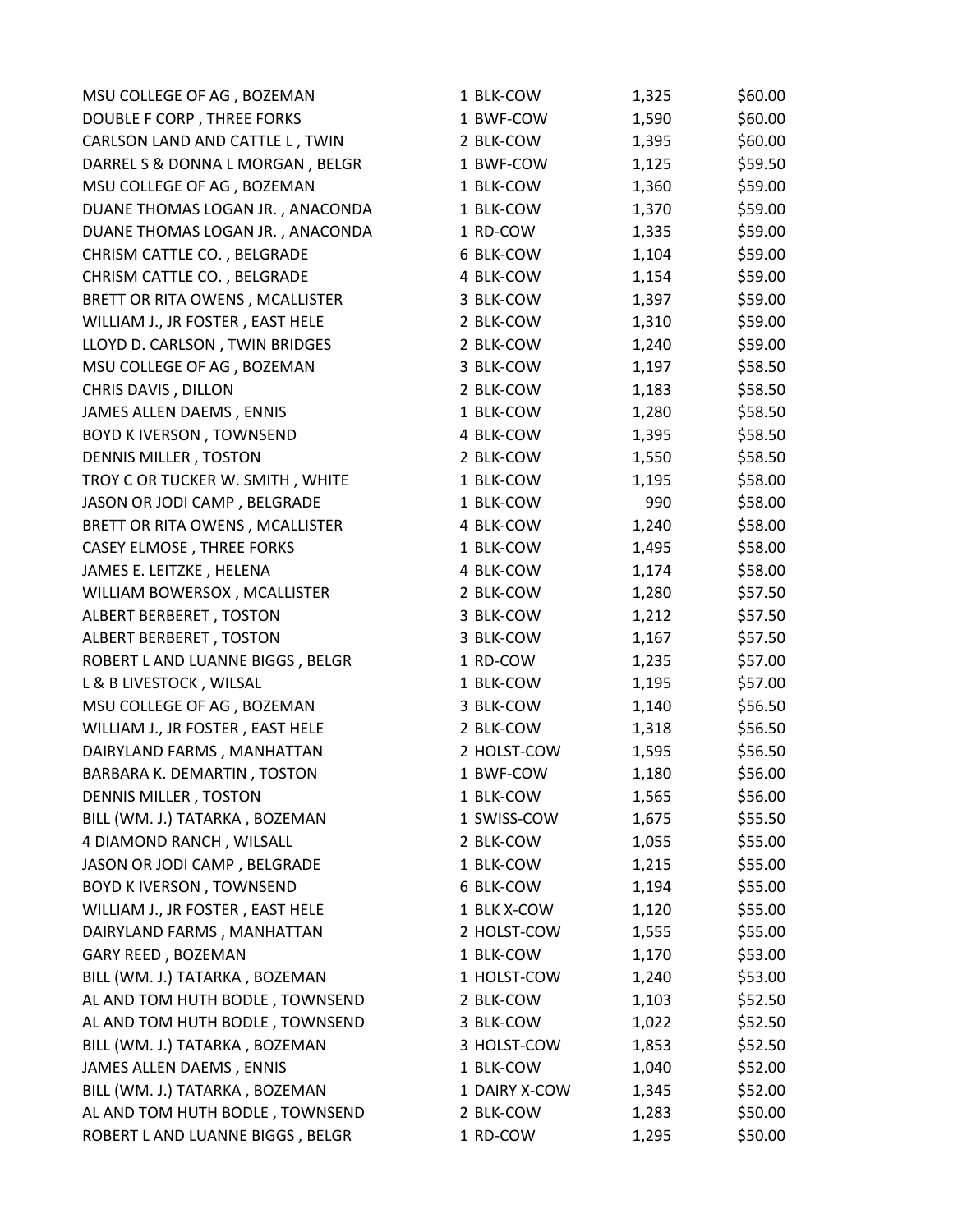| CARLSON LAND AND CATTLE L, TWIN         | 1 BLK-COW      | 970   | \$49.00  |
|-----------------------------------------|----------------|-------|----------|
| DARREL S & DONNA L MORGAN, BELGR        | 1 BLK-COW      | 1,360 | \$48.50  |
| AL AND TOM HUTH BODLE, TOWNSEND         | 3 BLK-COW      | 1,012 | \$48.50  |
| CARLSON LAND AND CATTLE L, TWIN         | 1 BLK-COW      | 1,370 | \$48.50  |
| DAIRYLAND FARMS, MANHATTAN              | 1 HOLST-COW    | 1,150 | \$43.50  |
|                                         |                |       |          |
| TIM OR KIM WATNE, TOWNSEND              | 3 BLK-HFR      | 715   | \$141.00 |
| MSU COLLEGE OF AG, BOZEMAN              | 5 BLK-HFR      | 945   | \$137.00 |
| MURPHY ANGUS RANCH LLC, DEER LOD        | 1 RD X-HFR     | 715   | \$136.00 |
| TIM OR KIM WATNE, TOWNSEND              | 1 BLK-HFR      | 750   | \$134.00 |
| DEAN HUNT, WHITEHALL                    | 1 BLK-HFR      | 710   | \$134.00 |
| JEFF SANDERSON, TOSTON                  | 4 BLK-HFR      | 860   | \$132.00 |
| JEFF SANDERSON, TOSTON                  | 3 MXD-HFR      | 858   | \$132.00 |
| DAVID OR KAY KLOMPIEN, MANHATTAN        | 1 RD-HFR       | 990   | \$131.00 |
| DONALD M OR LINDA DALLAS, CANYON        | 3 WF-HFR       | 865   | \$130.00 |
| CHRIS MARKS, INC, HELENA                | 2 BLK-HFR      | 683   | \$130.00 |
| MSU COLLEGE OF AG, BOZEMAN              | 5 BLK-HFR      | 1,054 | \$130.00 |
| <b>GORDON OR SHIRLEY SANDERSON, TOS</b> | 3 BLK-HFR      | 1,067 | \$125.00 |
| KENT A HEIDEMA, MANHATTAN               | 5 BLK-HFR      | 1,171 | \$123.00 |
| <b>GOGGINS RANCH, ENNIS</b>             | 2 RD-HFR       | 1,128 | \$120.00 |
| DEAN HUNT, WHITEHALL                    | 1 BLK-HFR      | 905   | \$117.00 |
| JEFF SANDERSON, TOSTON                  | 3 BLK-HFR      | 778   | \$115.00 |
| <b>GORDON OR SHIRLEY SANDERSON, TOS</b> | 1 BLK-HFR      | 1,110 | \$115.00 |
| KEVIN JOYCE, BOZEMAN                    | 5 BLK-HFR      | 1,154 | \$111.00 |
| LANCE AND MEGAN VOSSLER, JEFFERS        | 2 BLK-HFR      | 1,063 | \$110.00 |
| CHRISM CATTLE CO., BELGRADE             | 5 BLK-HFR      | 764   | \$105.00 |
| LANCE OR LLOYD CARLSON, TWIN BRI        | 1 BLK-HFR      | 1,185 | \$100.00 |
| LANCE AND MEGAN VOSSLER, JEFFERS        | 1 BLK-HFR      | 1,245 | \$98.00  |
| BEN VAN DYKE, BOZEMAN                   | 1 BLK-HFR      | 1,230 | \$91.00  |
| KEVIN JOYCE, BOZEMAN                    | 1 RD X-HFR     | 1,055 | \$90.00  |
| KEVIN JOYCE, BOZEMAN                    | 1 RD-HFR       | 1,065 | \$80.00  |
| JAMES ALLEN DAEMS, ENNIS                | 1 BLK-HFR      | 990   | \$71.00  |
| CHRISM CATTLE CO., BELGRADE             | 3 BLK-HFR      | 848   | \$70.00  |
| CARLSON LAND AND CATTLE L, TWIN         | 6 BLK-HFR      | 1,207 | \$67.50  |
| <b>CARMEN BRAATEN, TOWNSEND</b>         | 1 BLK-HFR      | 1,065 | \$67.00  |
| KEVIN JOYCE, BOZEMAN                    | 1 RD-HFR       | 990   | \$64.00  |
| TROY C OR TUCKER W. SMITH, WHITE        | 1 BLK-HFR      | 830   | \$46.00  |
| DAN HAUPTMAN, HALL                      | 4 BLK-HFR CLF  | 405   | \$165.00 |
| FLORENCE/ STOCKMAN BANK BRUG, TO        | 58 BLK-HFR CLF | 539   | \$165.00 |
| <b>GARY LINDAUER, PONY</b>              | 5 BLK-HFR CLF  | 407   | \$165.00 |
| RICHARD D. PAUGH, BOZEMAN               | 30 MXD-HFR CLF | 516   | \$164.00 |
| LAKE CREEK CATTLE COMPANY, WHITE        | 28 BLK-HFR CLF | 520   | \$163.50 |
| DAN HAUPTMAN, HALL                      | 3 BLK-HFR CLF  | 495   | \$163.00 |
| FLORENCE/ STOCKMAN BANK BRUG, TO        | 7 BLK-HFR CLF  | 452   | \$163.00 |
| MJ CATTLE CO, THREE FORKS               | 2 BLK-HFR CLF  | 449   | \$163.00 |
| MJ CATTLE CO, THREE FORKS               | 1 BLK-HFR CLF  | 448   | \$163.00 |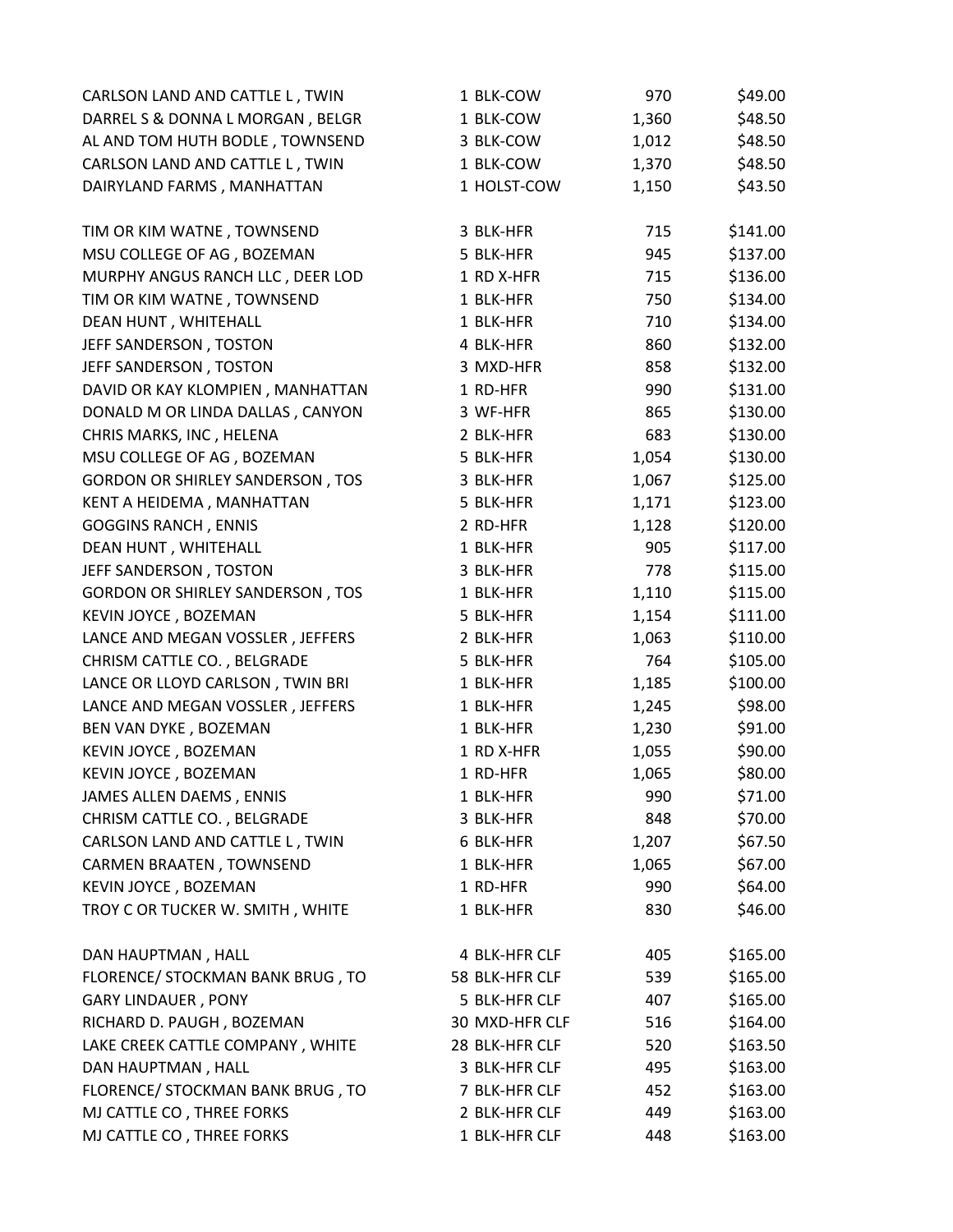| HIDDEN HOLLOW RANCH INC, TOWNSEN | 2 BLK-HFR CLF  | 520 | \$161.00 |
|----------------------------------|----------------|-----|----------|
| MJ CATTLE CO, THREE FORKS        | 1 BLK-HFR CLF  | 420 | \$161.00 |
| MARTY OR SANDI COLLINS, THREE FO | 2 BLK-HFR CLF  | 453 | \$160.00 |
| LEVI & TRACIE DEMARTIN, TOSTON   | 2 BLK-HFR CLF  | 408 | \$160.00 |
| ANN MARIE CAREY, BOULDER         | 20 BLK-HFR CLF | 512 | \$160.00 |
| MJ CATTLE CO, THREE FORKS        | 16 BLK-HFR CLF | 523 | \$160.00 |
| MJ CATTLE CO, THREE FORKS        | 2 BLK-HFR CLF  | 523 | \$160.00 |
| MJ CATTLE CO, THREE FORKS        | 1 BLK-HFR CLF  | 522 | \$160.00 |
| MJ CATTLE CO, THREE FORKS        | 2 BLK-HFR CLF  | 523 | \$160.00 |
| CHRIS DAVIS, DILLON              | 8 BLK-HFR CLF  | 444 | \$159.00 |
| DAVID A. SMITH, WHITEHALL        | 7 CHAR-HFR CLF | 529 | \$159.00 |
| HIDDEN HOLLOW RANCH INC, TOWNSEN | 4 RD-HFR CLF   | 579 | \$159.00 |
| RICH JOHNSON, WHITEHALL          | 1 BLK-HFR CLF  | 405 | \$159.00 |
| BARRY OR TRUDY LEE MCLEAN, WHITE | 1 BLK-HFR CLF  | 560 | \$158.00 |
| ANN MARIE CAREY, BOULDER         | 19 BLK-HFR CLF | 564 | \$158.00 |
| <b>GARY LINDAUER, PONY</b>       | 4 BLK-HFR CLF  | 521 | \$158.00 |
| DEAN HUNT, WHITEHALL             | 2 BLK-HFR CLF  | 508 | \$158.00 |
| LAKE CREEK CATTLE COMPANY, WHITE | 2 BLK-HFR CLF  | 433 | \$158.00 |
| HEADWATERS LIVESTOCK, THREE FORK | 3 BLK-HFR CLF  | 373 | \$158.00 |
| DAVID A. SMITH, WHITEHALL        | 4 BLK-HFR CLF  | 630 | \$156.00 |
| TROY C OR TUCKER W. SMITH, WHITE | 2 BLK-HFR CLF  | 545 | \$156.00 |
| ANN MARIE CAREY, BOULDER         | 5 BLK-HFR CLF  | 396 | \$155.00 |
| HIDDEN HOLLOW RANCH INC, TOWNSEN | 4 RD-HFR CLF   | 560 | \$154.00 |
| DEAN HUNT, WHITEHALL             | 44 BLK-HFR CLF | 591 | \$154.00 |
| ARTHUN RANCH, INC., WILSALL      | 19 BLK-HFR CLF | 574 | \$154.00 |
| DEAN HUNT, WHITEHALL             | 4 BLK-HFR CLF  | 591 | \$154.00 |
| DEAN HUNT, WHITEHALL             | 32 BLK-HFR CLF | 623 | \$153.50 |
| RICH JOHNSON, WHITEHALL          | 15 BLK-HFR CLF | 639 | \$152.00 |
| PEGGY ELIZABETH ANN BECK, DEER L | 2 BLK-HFR CLF  | 495 | \$152.00 |
| LAKE CREEK CATTLE COMPANY, WHITE | 20 BLK-HFR CLF | 609 | \$152.00 |
| HEADWATERS LIVESTOCK, THREE FORK | 9 BLK-HFR CLF  | 620 | \$152.00 |
| TROY C OR TUCKER W. SMITH, WHITE | 1 BLK-HFR CLF  | 375 | \$152.00 |
| LEVI & TRACIE DEMARTIN, TOSTON   | 5 BLK-HFR CLF  | 623 | \$151.00 |
| ROXANNE LINDERMAN, BELGRADE      | 3 BLK-HFR CLF  | 602 | \$151.00 |
| GARY REED, BOZEMAN               | 1 BLK-HFR CLF  | 390 | \$151.00 |
| MARK WM AND LYNDA M DUTIEL, BELG | 3 RD-HFR CLF   | 632 | \$150.00 |
| <b>TAYLOR LEEP, BELGRADE</b>     | 3 BLK-HFR CLF  | 597 | \$149.00 |
| <b>GARY LINDAUER, PONY</b>       | 1 BLK-HFR CLF  | 460 | \$149.00 |
| RONALD D OR DEBRA L CARLSTROM, W | 9 WF-HFR CLF   | 477 | \$146.50 |
| RONALD D OR DEBRA L CARLSTROM, W | 30 WF-HFR CLF  | 573 | \$145.50 |
| CLIMBING ARROW RANCH LLC, CODY   | 2 BLK-HFR CLF  | 578 | \$144.00 |
| PEGGY ELIZABETH ANN BECK, DEER L | 8 BLK-HFR CLF  | 639 | \$143.00 |
| GARY REED, BOZEMAN               | 1 BLK-HFR CLF  | 530 | \$142.50 |
| TIM OR KIM WATNE, TOWNSEND       | 10 BLK-HFR CLF | 681 | \$142.00 |
| ANN MARIE CAREY, BOULDER         | 5 BLK-HFR CLF  | 637 | \$142.00 |
| RICH JOHNSON, WHITEHALL          | 2 GR-HFR CLF   | 595 | \$142.00 |
| RONALD D OR DEBRA L CARLSTROM, W | 7 WF-HFR CLF   | 571 | \$141.50 |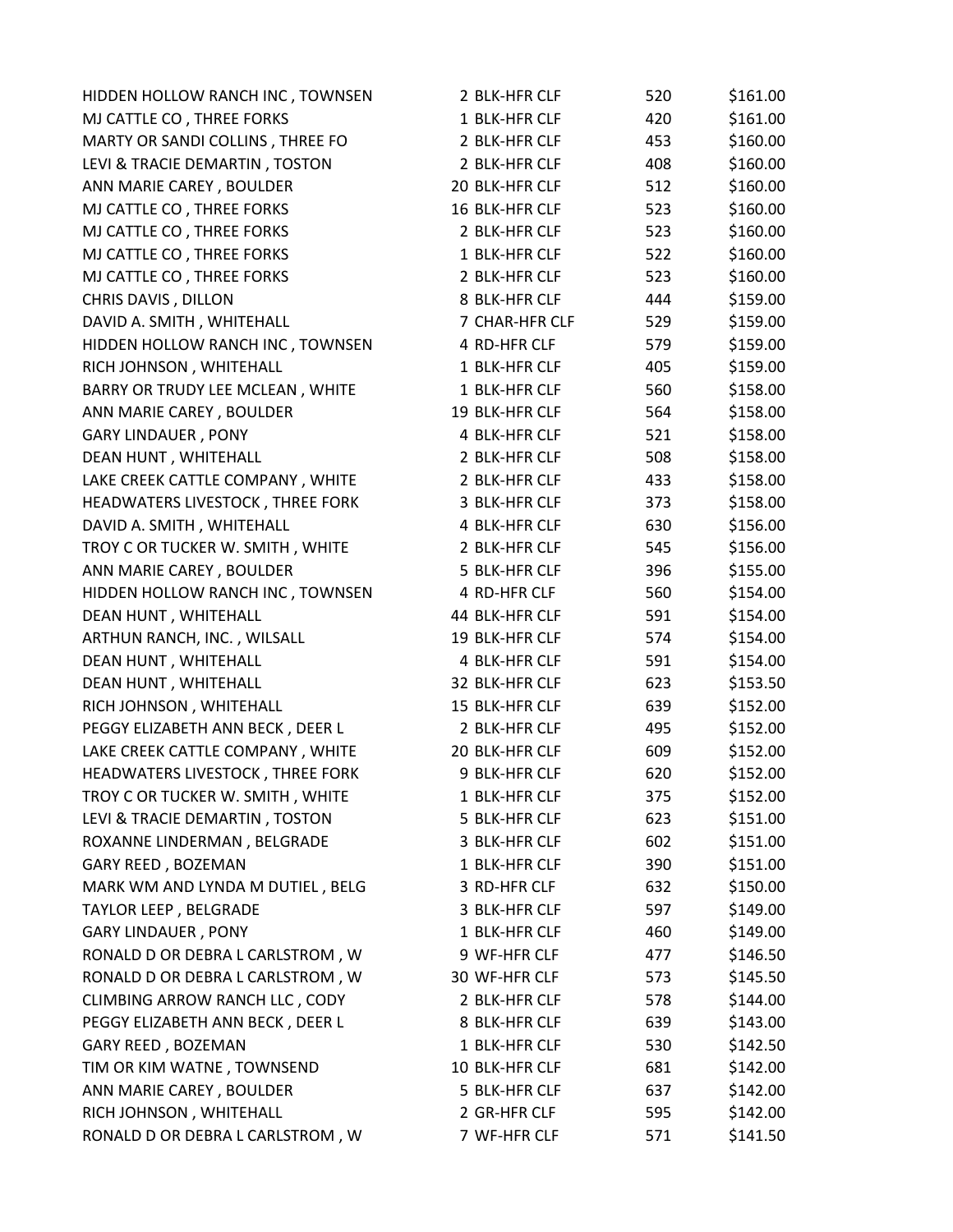| ANN MARIE CAREY, BOULDER                | 1 BLK-HFR CLF  | 560   | \$141.00 |
|-----------------------------------------|----------------|-------|----------|
| GREGORY J LUCHT, BOZEMAN                | 1 RD-HFR CLF   | 600   | \$141.00 |
| HEADWATERS LIVESTOCK, THREE FORK        | 3 BLK-HFR CLF  | 505   | \$141.00 |
| <b>GORDON OR SHIRLEY SANDERSON, TOS</b> | 8 BLK-HFR CLF  | 678   | \$140.00 |
| JESS HOLLOWAY, BOZEMAN                  | 2 MXD-HFR CLF  | 518   | \$140.00 |
| PHIL MURPHY, DEER LODGE                 | 1 BLK-HFR CLF  | 435   | \$140.00 |
| DONALD E & PATRICIA J MCHENRY, B        | 1 BLK-HFR CLF  | 550   | \$139.00 |
| JOE AXTELL, BOZEMAN                     | 1 RD-HFR CLF   | 660   | \$138.00 |
| MATT FLYNN, BOZEMAN                     | 5 BLK-HFR CLF  | 702   | \$137.00 |
| HEADWATERS LIVESTOCK, THREE FORK        | 5 BLK-HFR CLF  | 703   | \$137.00 |
| CLIMBING ARROW RANCH LLC, CODY          | 1 BLK-HFR CLF  | 630   | \$136.00 |
| PEGGY ELIZABETH ANN BECK, DEER L        | 3 BLK-HFR CLF  | 618   | \$136.00 |
| MJ CATTLE CO, THREE FORKS               | 8 BLK-HFR CLF  | 674   | \$136.00 |
| DONALD M OR LINDA DALLAS, CANYON        | 5 WF-HFR CLF   | 642   | \$135.00 |
| MJ CATTLE CO, THREE FORKS               | 1 BLK-HFR CLF  | 680   | \$135.00 |
| DONALD M OR LINDA DALLAS, CANYON        | 4 WF-HFR CLF   | 509   | \$134.50 |
| JOYCE RICH, SHERIDAN                    | 1 BLK-HFR CLF  | 730   | \$134.00 |
| <b>GORDON OR SHIRLEY SANDERSON, TOS</b> | 1 BLK-HFR CLF  | 555   | \$132.50 |
| SHELLY OR LARRY RICHTMYER, TOWNS        | 1 MXD-HFR CLF  | 385   | \$132.50 |
| DOWN T LIVESTOCK, WHITE SULPHUR         | 2 BLK-HFR CLF  | 378   | \$132.00 |
| DEAN HUNT, WHITEHALL                    | 2 MXD-HFR CLF  | 520   | \$130.00 |
| KADYN BRAATEN, TOWNSEND                 | 1 WHT-HFR CLF  | 465   | \$130.00 |
| <b>GORDON OR SHIRLEY SANDERSON, TOS</b> | 1 BLK-HFR CLF  | 550   | \$130.00 |
| ANN MARIE CAREY, BOULDER                | 1 BLK-HFR CLF  | 465   | \$127.50 |
| JESS HOLLOWAY, BOZEMAN                  | 4 BLK-HFR CLF  | 644   | \$127.00 |
| KADYN BRAATEN, TOWNSEND                 | 1 BWF-HFR CLF  | 475   | \$125.00 |
| JESS HOLLOWAY, BOZEMAN                  | 2 MXD-HFR CLF  | 588   | \$120.00 |
| KENT A HEIDEMA, MANHATTAN               | 29 BLK-STR     | 851   | \$147.50 |
| <b>CURLEW CATTLE CO., WHITEHALL</b>     | 4 WF-STR       | 720   | \$146.00 |
| CLIMBING ARROW RANCH LLC, CODY          | 1 BLK-STR      | 855   | \$144.00 |
| DONALD M OR LINDA DALLAS, CANYON        | 1 WF-STR       | 780   | \$141.00 |
| H T OR SARA ARGABRIGHT, TOSTON          | 2 BLK-STR      | 698   | \$137.00 |
| HEADWATERS LIVESTOCK, THREE FORK        | 4 RD-STR       | 1,056 | \$127.00 |
| 4 DIAMOND RANCH, WILSALL                | 9 BLK-STR      | 1,263 | \$110.00 |
| 4 DIAMOND RANCH, WILSALL                | 2 BLK-STR      | 1,260 | \$92.00  |
| LANCE AND MEGAN VOSSLER, JEFFERS        | 3 BLK-STR CLF  | 487   | \$206.00 |
| ANN MARIE CAREY, BOULDER                | 6 BLK-STR CLF  | 448   | \$205.00 |
| MJ CATTLE CO, THREE FORKS               | 2 BLK-STR CLF  | 539   | \$205.00 |
| MJ CATTLE CO, THREE FORKS               | 1 BLK-STR CLF  | 538   | \$205.00 |
| VG RANCH OPERATIONS, ENNIS              | 30 BLK-STR CLF | 470   | \$204.00 |
| DAN HAUPTMAN, HALL                      | 13 BLK-STR CLF | 490   | \$203.00 |
| FLORENCE/ STOCKMAN BANK BRUG, TO        | 14 BLK-STR CLF | 480   | \$203.00 |
| CHRIS DAVIS, DILLON                     | 4 BLK-STR CLF  | 481   | \$200.00 |
| H T OR SARA ARGABRIGHT, TOSTON          | 1 BWF-STR CLF  | 450   | \$200.00 |
| <b>GARY LINDAUER, PONY</b>              | 1 BLK-STR CLF  | 400   | \$200.00 |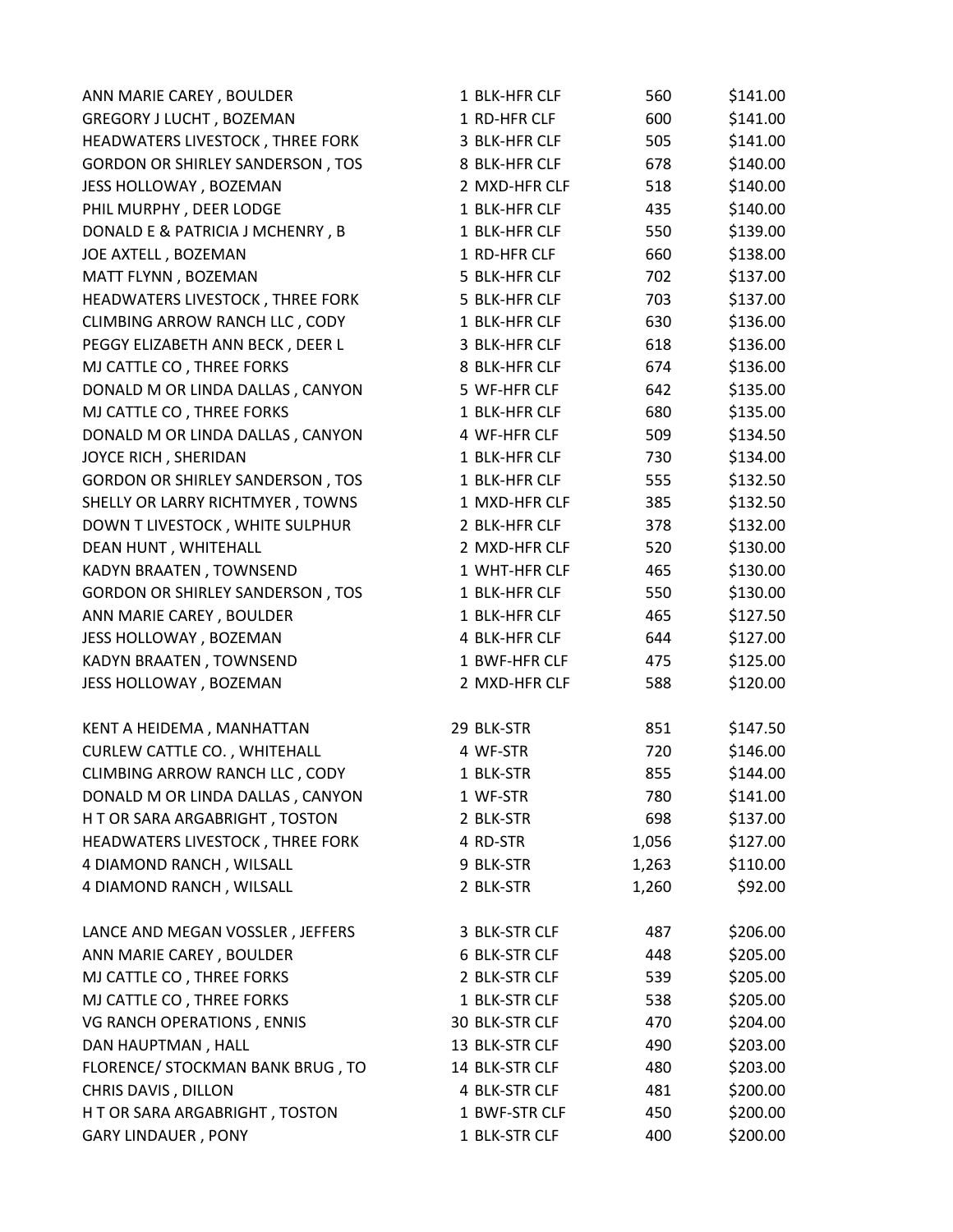| MJ CATTLE CO, THREE FORKS               | 12 BLK-STR CLF | 550 | \$197.50 |
|-----------------------------------------|----------------|-----|----------|
| H T OR SARA ARGABRIGHT, TOSTON          | 6 BLK-STR CLF  | 531 | \$197.00 |
| <b>GORDON OR SHIRLEY SANDERSON, TOS</b> | 6 BLK-STR CLF  | 503 | \$197.00 |
| MJ CATTLE CO, THREE FORKS               | 1 BLK-STR CLF  | 535 | \$195.00 |
| VG RANCH OPERATIONS, ENNIS              | 6 BLK-STR CLF  | 423 | \$195.00 |
| LANCE AND MEGAN VOSSLER, JEFFERS        | 4 BLK-STR CLF  | 554 | \$194.00 |
| <b>GARY LINDAUER, PONY</b>              | 1 BWF-STR CLF  | 515 | \$193.00 |
| FLORENCE/ STOCKMAN BANK BRUG, TO        | 62 BWF-STR CLF | 571 | \$191.50 |
| LEVI & TRACIE DEMARTIN, TOSTON          | 1 BLK-STR CLF  | 460 | \$190.00 |
| MJ CATTLE CO, THREE FORKS               | 1 BLK-STR CLF  | 385 | \$190.00 |
| RICH JOHNSON, WHITEHALL                 | 6 BLK-STR CLF  | 569 | \$187.50 |
| DAN HAUPTMAN, HALL                      | 2 MXD-STR CLF  | 415 | \$185.00 |
| CLIMBING ARROW RANCH LLC, CODY          | 1 RD X-STR CLF | 535 | \$185.00 |
| DEAN HUNT, WHITEHALL                    | 18 BLK-STR CLF | 571 | \$181.50 |
| H T OR SARA ARGABRIGHT, TOSTON          | 2 BLK-STR CLF  | 353 | \$180.00 |
| ED BOUCHER, LIVINGSTON                  | 1 MXD-STR CLF  | 565 | \$180.00 |
| ROXANNE LINDERMAN, BELGRADE             | 5 BLK-STR CLF  | 577 | \$178.00 |
| PEGGY ELIZABETH ANN BECK, DEER L        | 1 BLK-STR CLF  | 430 | \$176.00 |
| ARTHUN RANCH, INC., WILSALL             | 3 BLK-STR CLF  | 592 | \$176.00 |
| DAVID A. SMITH, WHITEHALL               | 5 CHAR-STR CLF | 573 | \$175.00 |
| LINDA WHITE, TOWNSEND                   | 1 BLK-STR CLF  | 440 | \$175.00 |
| DONALD E & PATRICIA J MCHENRY, B        | 1 BLK-STR CLF  | 585 | \$174.00 |
| <b>CURLEW CATTLE CO., WHITEHALL</b>     | 4 BWF-STR CLF  | 594 | \$173.00 |
| <b>GORDON OR SHIRLEY SANDERSON, TOS</b> | 3 BLK-STR CLF  | 465 | \$170.00 |
| BARRY OR TRUDY LEE MCLEAN, WHITE        | 7 BLK-STR CLF  | 604 | \$169.00 |
| RONALD D OR DEBRA L CARLSTROM, W        | 2 WF-STR CLF   | 383 | \$169.00 |
| LANCE AND MEGAN VOSSLER, JEFFERS        | 19 BLK-STR CLF | 617 | \$168.50 |
| LANCE AND MEGAN VOSSLER, JEFFERS        | 11 BLK-STR CLF | 617 | \$168.50 |
| DEAN HUNT, WHITEHALL                    | 47 BLK-STR CLF | 622 | \$168.25 |
| MATT FLYNN, BOZEMAN                     | 7 RD-STR CLF   | 675 | \$167.00 |
| RONALD D OR DEBRA L CARLSTROM, W        | 1 WF-STR CLF   | 390 | \$165.00 |
| LINDA WHITE, TOWNSEND                   | 1 BLK-STR CLF  | 605 | \$165.00 |
| PEGGY ELIZABETH ANN BECK, DEER L        | 1 BLK-STR CLF  | 595 | \$158.00 |
| GARY REED, BOZEMAN                      | 3 BLK-STR CLF  | 738 | \$158.00 |
| RONALD D OR DEBRA L CARLSTROM, W        | 4 WF-STR CLF   | 485 | \$157.00 |
| RICH JOHNSON, WHITEHALL                 | 14 BLK-STR CLF | 702 | \$156.50 |
| CLIMBING ARROW RANCH LLC, CODY          | 6 BLK-STR CLF  | 693 | \$156.00 |
| RONALD D OR DEBRA L CARLSTROM, W        | 1 WF-STR CLF   | 515 | \$156.00 |
| H T OR SARA ARGABRIGHT, TOSTON          | 19 BLK-STR CLF | 694 | \$155.50 |
| VG RANCH OPERATIONS, ENNIS              | 2 BLK-STR CLF  | 640 | \$155.00 |
| SHELLY OR LARRY RICHTMYER, TOWNS        | 2 CHAR-STR CLF | 515 | \$155.00 |
| MARK WM AND LYNDA M DUTIEL, BELG        | 4 RD-STR CLF   | 676 | \$153.50 |
| DOWN T LIVESTOCK, WHITE SULPHUR         | 3 BLK-STR CLF  | 437 | \$152.00 |
| PEGGY ELIZABETH ANN BECK, DEER L        | 3 MXD-STR CLF  | 633 | \$151.00 |
| DAN HAUPTMAN, HALL                      | 1 BLK-STR CLF  | 370 | \$150.00 |
| JOE AXTELL, BOZEMAN                     | 1 RD-STR CLF   | 585 | \$150.00 |
| ED BOUCHER, LIVINGSTON                  | 3 BLK-STR CLF  | 545 | \$150.00 |